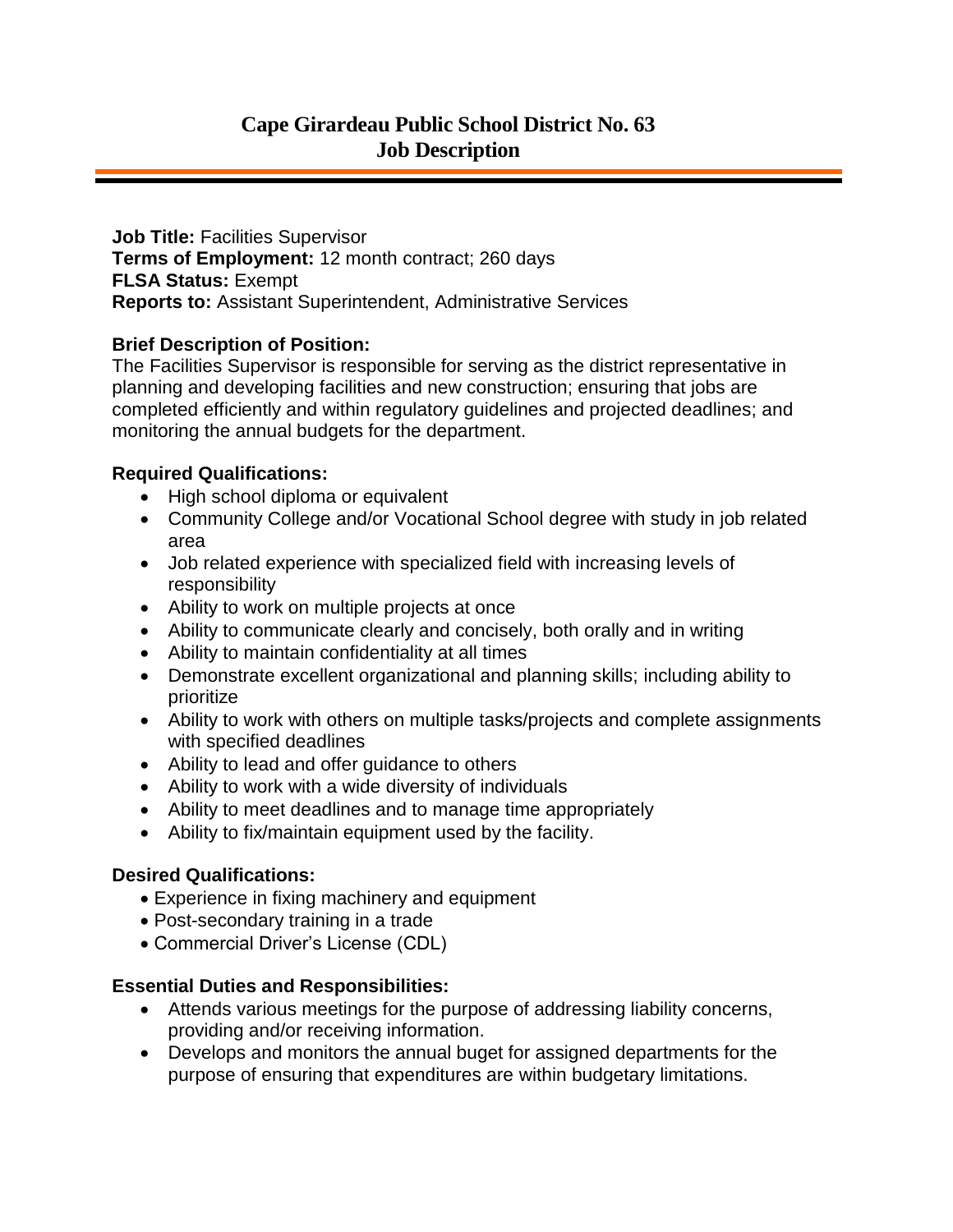- Develops long and short range maintenance plans/programs, (e.g. emergency response plans, energy management plans, etc.) for the purpose of ensuring that the district resources are effectively utilized.
- Inspects new construction, repair work, projects, equipment, daily maintenance and supplies for the purpose of ensuring that jobs are completed efficiently and that specifications for capital improvements are within local/state/federal regulations.
- Prepares a variety of reports and documents (e.g. state mandated reports, bid specifications, correspondence, etc.) for the purpose of providing necessary information to local/state/federal agencies and appropriate district personnel and/or developing construction contracts.
- Researches new products, laws, materials, equipment, supplies, regulations, etc. for the purpose of recommending purchases, contracts and maintaining district wide services.
- Reviews and approves inspection reports and payment requests for the purpose of ensuring that work is completed within specifications, budget allowances, and conforms to local/state/federal regulations.
- Assists other personnel as may be required for the purpose of supporting them in the completion of their work activities.
- Performs other duties as assigned by Assistant Superintendent, Administative Services.

# **Physical Demands/Environmental Factors:**

- Ability to work in a climate controlled building, as well as in inclement weather.
- Ability to stand, walk, and move around for long periods of time.
- Ability to see and read, with or without vision aids, a computer screen and printed matter, and to distinguish colors.
- Sufficient hearing to understand speech at normal room levels, and to hear and understand speech on the telephone.
- Manual dexterity to operate a telephone and enter data into a computer using both hands.
- Ability to communicate, effectively and efficiently with sufficient volume to be heard in normal conversation, on the telephone, and addressing groups.
- Ability to exert up to 30 pounds of force to lift, carry, push, pull, or otherwise move objects.
- Ability to lift, bend, stoop, pull, grasp, and move objects of various shapes and sizes.
- Ability to travel between multiple locations.
- Occasionally subjected to vibrations, mechanical and electrical hazards, Atmospheric conditions occasionally include fumes and dust. Caution necessary to avoid harm from misuse of chemicals.